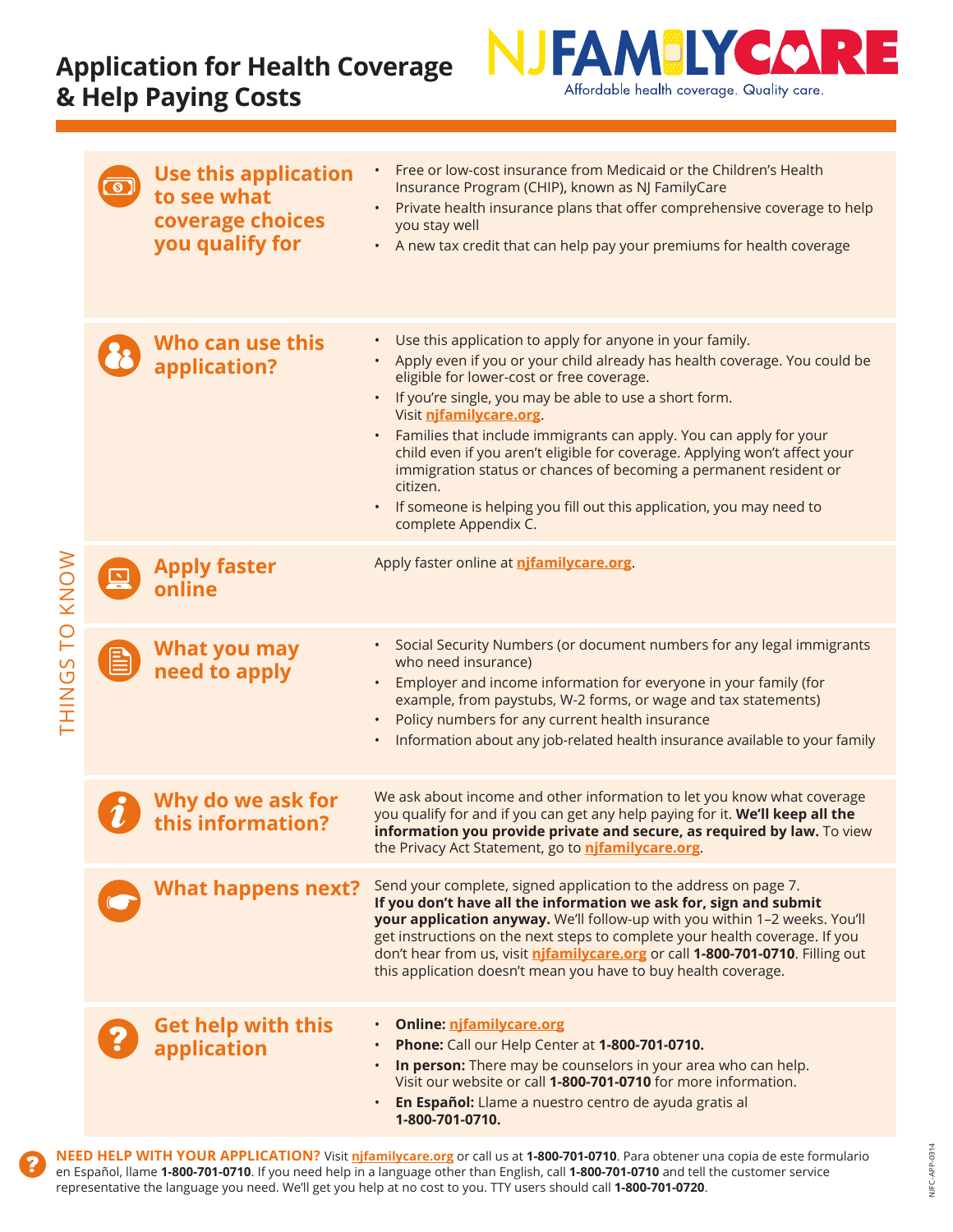

# **STEP 1 Tell us about yourself.**

#### (We need one adult in the family to be the contact person for your application.)

1. First name, Middle name, Last name, & Suffix

| 2. Home address (Leave blank if you don't have one.)                                     | 3. Apartment or suite number |                        |                              |
|------------------------------------------------------------------------------------------|------------------------------|------------------------|------------------------------|
| 4. City                                                                                  | 5. State                     | 6. ZIP code            | 7. County                    |
| 8. Mailing address (if different from home address)                                      |                              |                        | 9. Apartment or suite number |
| 10. City                                                                                 | 11. State                    | 12. ZIP code           | 13. County                   |
| 14. Phone number                                                                         |                              | 15. Other phone number |                              |
|                                                                                          |                              |                        |                              |
| 16. Do you want to get information about this application by email? $\Box$ Yes $\Box$ No |                              |                        |                              |
| Email address: __                                                                        |                              |                        |                              |
| 17. What is your preferred spoken or written language (if not English)?                  |                              |                        |                              |

## **STEP 2** Tell us about your family.

#### **Who do you need to include on this application?**

Tell us about all the family members who live with you. If you file taxes, we need to know about everyone on your tax return. (You don't need to file taxes to get health coverage).

#### **DO Include:**

- Yourself
- Your spouse
- Your children under 21 who live with you
- Your unmarried partner who needs health coverage
- Anyone you include on your tax return, even if they don't live with you
- Anyone else under 21 who you take care of and lives with you

#### **You DON'T have to include:**

- Your unmarried partner who doesn't need health coverage
- Your unmarried partner's children
- Your parents who live with you, but file their own tax return (if you're over 21)
- Other adult relatives who file their own tax return

The amount of assistance or type of program you qualify for depends on the number of people in your family and their incomes. This information helps us make sure everyone gets the best coverage they can.

#### **Complete Step 2 for each person in your family.** Start with yourself, then add other adults and children. **If you have more than 2 people in your family, you'll need to make a copy of the pages and attach them.**

You don't need to provide immigration status or a Social Security Number (SSN) for family members who don't need health coverage. We'll keep all the information you provide private and secure as required by law. We'll use personal information only to check if you're eligible for health coverage.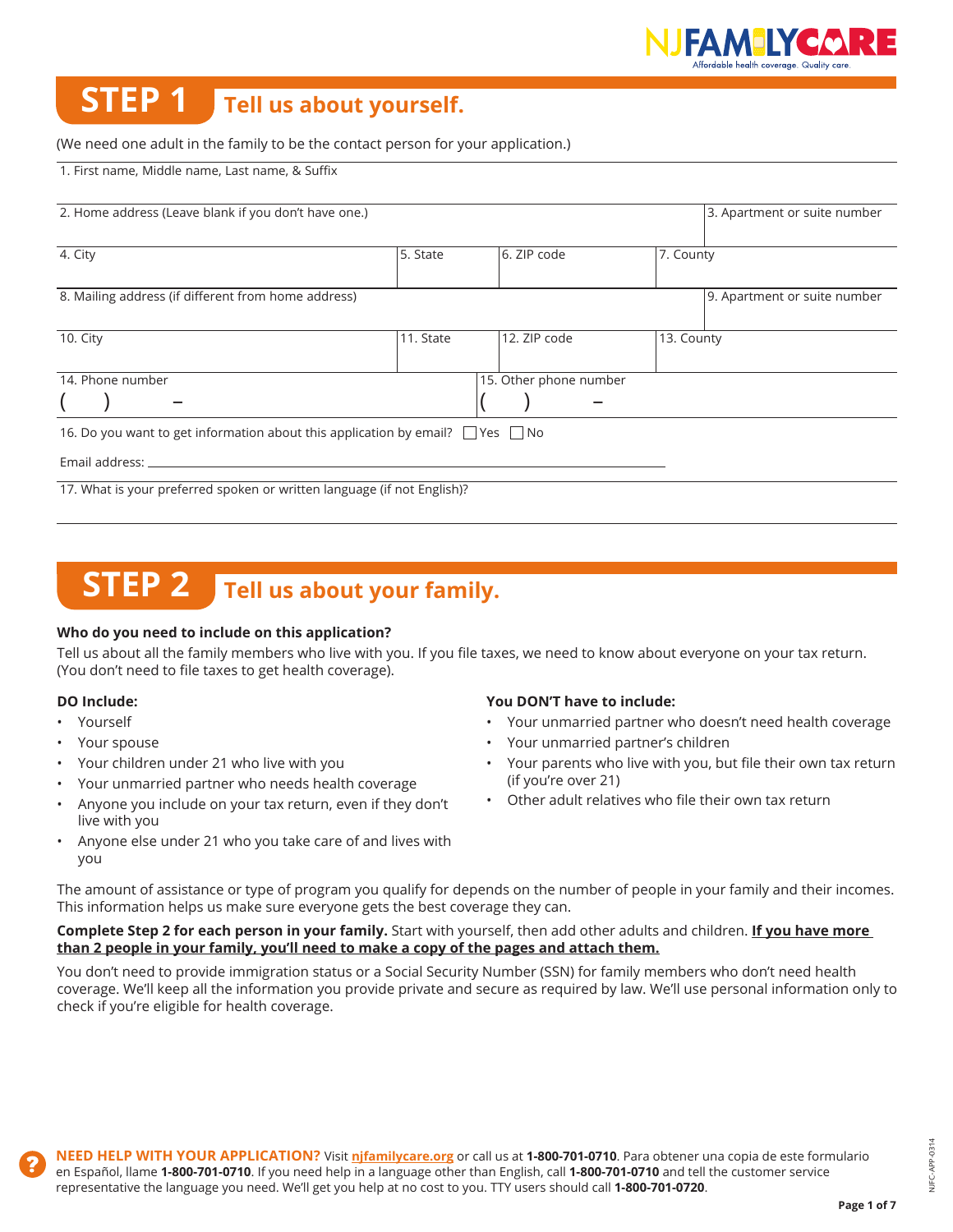# NJFAMILYCARE

#### **STEP 2: PERSON 1 (Start with yourself)**

| <b>STEP 2: PERSON 1</b>                                                                                                                                                                                                                                                                                                                                                                                                                                                                                                                                                                                                                                                                                                                       | (Start with yourself)          |                    |                                              | Alfordable nealth coverage. Quality care                                                                              |
|-----------------------------------------------------------------------------------------------------------------------------------------------------------------------------------------------------------------------------------------------------------------------------------------------------------------------------------------------------------------------------------------------------------------------------------------------------------------------------------------------------------------------------------------------------------------------------------------------------------------------------------------------------------------------------------------------------------------------------------------------|--------------------------------|--------------------|----------------------------------------------|-----------------------------------------------------------------------------------------------------------------------|
| Complete Step 2 for yourself, your spouse/partner and children who live with you and/or anyone on your same federal income tax return if you<br>file one. See page 1 for more information about who to include. If you don't file a tax return, remember to still add family members who live<br>with you.                                                                                                                                                                                                                                                                                                                                                                                                                                    |                                |                    |                                              |                                                                                                                       |
| 1. First name, Middle name, Last name, & Suffix                                                                                                                                                                                                                                                                                                                                                                                                                                                                                                                                                                                                                                                                                               |                                |                    |                                              | 2. Relationship to you?<br><b>SELF</b>                                                                                |
| 3. Date of birth (mm/dd/yyyy)                                                                                                                                                                                                                                                                                                                                                                                                                                                                                                                                                                                                                                                                                                                 |                                | 4. Sex $\Box$ Male | $\Box$ Female                                |                                                                                                                       |
| 5. Social Security number (SSN) $\frac{1}{2}$ $\frac{1}{2}$ $\frac{1}{2}$ $\frac{1}{2}$ $\frac{1}{2}$ $\frac{1}{2}$ $\frac{1}{2}$ $\frac{1}{2}$ $\frac{1}{2}$ $\frac{1}{2}$ $\frac{1}{2}$ $\frac{1}{2}$ $\frac{1}{2}$ $\frac{1}{2}$ $\frac{1}{2}$ $\frac{1}{2}$ $\frac{1}{2}$ $\frac{1}{2}$ $\frac{1}{2}$<br>We need this if you want health coverage and have an SSN. Providing your SSN can be helpful if you don't want health coverage too<br>since it can speed up the application process. We use SSNs to check income and other information to see who's eligible for help with health<br>coverage costs. If someone wants help getting an SSN, call 1-800-772-1213 or visit socialsecurity.gov. TTY users should call 1-800-325-0778. |                                |                    |                                              |                                                                                                                       |
| 6. Do you plan to file a federal income tax return NEXT YEAR?<br>(You can still apply for health insurance even if you don't file a federal income tax return.)                                                                                                                                                                                                                                                                                                                                                                                                                                                                                                                                                                               |                                |                    |                                              |                                                                                                                       |
| $\Box$ <b>YES. If yes,</b> please answer questions a-c.                                                                                                                                                                                                                                                                                                                                                                                                                                                                                                                                                                                                                                                                                       |                                |                    | <b>NO. If no,</b> skip to question c.        |                                                                                                                       |
| a. Will you file jointly with a spouse? $\Box$ Yes $\Box$ No                                                                                                                                                                                                                                                                                                                                                                                                                                                                                                                                                                                                                                                                                  |                                |                    |                                              |                                                                                                                       |
|                                                                                                                                                                                                                                                                                                                                                                                                                                                                                                                                                                                                                                                                                                                                               |                                |                    |                                              |                                                                                                                       |
| b. Will you claim any dependents on your tax return? Ves No                                                                                                                                                                                                                                                                                                                                                                                                                                                                                                                                                                                                                                                                                   |                                |                    |                                              |                                                                                                                       |
|                                                                                                                                                                                                                                                                                                                                                                                                                                                                                                                                                                                                                                                                                                                                               |                                |                    |                                              |                                                                                                                       |
| c. Will you be claimed as a dependent on someone's tax return? □ Yes □ No                                                                                                                                                                                                                                                                                                                                                                                                                                                                                                                                                                                                                                                                     |                                |                    |                                              |                                                                                                                       |
|                                                                                                                                                                                                                                                                                                                                                                                                                                                                                                                                                                                                                                                                                                                                               |                                |                    |                                              |                                                                                                                       |
|                                                                                                                                                                                                                                                                                                                                                                                                                                                                                                                                                                                                                                                                                                                                               |                                |                    |                                              |                                                                                                                       |
|                                                                                                                                                                                                                                                                                                                                                                                                                                                                                                                                                                                                                                                                                                                                               |                                |                    |                                              |                                                                                                                       |
| 7. Are you pregnant? $\Box$ Yes $\Box$ No a. If yes, how many babies are expected during this pregnancy? _______                                                                                                                                                                                                                                                                                                                                                                                                                                                                                                                                                                                                                              |                                |                    |                                              | Due Date                                                                                                              |
| 8. Do you need health coverage?<br>(Even if you have insurance, there might be a program with better coverage or lower costs.)                                                                                                                                                                                                                                                                                                                                                                                                                                                                                                                                                                                                                |                                |                    |                                              |                                                                                                                       |
| $\Box$ YES. If yes, answer all the questions below.                                                                                                                                                                                                                                                                                                                                                                                                                                                                                                                                                                                                                                                                                           |                                |                    |                                              | NO. If no, SKIP to the income questions on page 3.                                                                    |
|                                                                                                                                                                                                                                                                                                                                                                                                                                                                                                                                                                                                                                                                                                                                               |                                |                    | Leave the rest of this page blank.           |                                                                                                                       |
| 9. Do you have a physical, mental, or emotional health condition that causes limitations in activities (like bathing, dressing, daily                                                                                                                                                                                                                                                                                                                                                                                                                                                                                                                                                                                                         |                                |                    |                                              |                                                                                                                       |
| chores, etc) or live in a medical facility or nursing home? $\Box$ Yes $\Box$ No                                                                                                                                                                                                                                                                                                                                                                                                                                                                                                                                                                                                                                                              |                                |                    |                                              |                                                                                                                       |
| 10. Are you a U.S. citizen or U.S. national? □ Yes □ No                                                                                                                                                                                                                                                                                                                                                                                                                                                                                                                                                                                                                                                                                       |                                |                    |                                              |                                                                                                                       |
| 11. If you aren't a U.S. citizen or U.S. national, do you have eligible immigration status?                                                                                                                                                                                                                                                                                                                                                                                                                                                                                                                                                                                                                                                   |                                |                    |                                              |                                                                                                                       |
| $\exists$ Yes. Fill in your document type and ID number below.                                                                                                                                                                                                                                                                                                                                                                                                                                                                                                                                                                                                                                                                                |                                |                    |                                              |                                                                                                                       |
| a. Immigration document type _                                                                                                                                                                                                                                                                                                                                                                                                                                                                                                                                                                                                                                                                                                                |                                |                    | b. Document ID number _                      |                                                                                                                       |
| c. Have you lived in the U.S. since 1996? $\Box$ Yes $\Box$ No                                                                                                                                                                                                                                                                                                                                                                                                                                                                                                                                                                                                                                                                                |                                |                    |                                              | d. Are you, or your spouse or parent a veteran or an active-duty<br>member of the U.S. military? $\Box$ Yes $\Box$ No |
| 12. Do you want help paying for medical bills from the last 3 months? $\Box$ Yes $\Box$ No                                                                                                                                                                                                                                                                                                                                                                                                                                                                                                                                                                                                                                                    |                                |                    |                                              |                                                                                                                       |
| 13. Do you live with at least one child under the age of 19, and are you the main person taking care of this child? $\Box$ Yes $\Box$ No                                                                                                                                                                                                                                                                                                                                                                                                                                                                                                                                                                                                      |                                |                    |                                              |                                                                                                                       |
| 14. Are you a full-time student? □ Yes □ No                                                                                                                                                                                                                                                                                                                                                                                                                                                                                                                                                                                                                                                                                                   |                                |                    |                                              | 15. Were you in foster care at age 18 or older? □ Yes □ No                                                            |
| 16. If Hispanic/Latino, ethnicity (OPTIONAL—check all that apply.)<br>$\Box$ Mexican $\Box$ Mexican American $\Box$ Chicano/a $\Box$ Puerto Rican $\Box$ Cuban $\Box$ Other.                                                                                                                                                                                                                                                                                                                                                                                                                                                                                                                                                                  |                                |                    |                                              |                                                                                                                       |
| 17. Race (OPTIONAL-check all that apply.)                                                                                                                                                                                                                                                                                                                                                                                                                                                                                                                                                                                                                                                                                                     |                                |                    |                                              |                                                                                                                       |
| White<br>Native American Indian<br>or Alaska Native<br><b>Black or African</b><br>American<br>Asian Indian<br>Chinese                                                                                                                                                                                                                                                                                                                                                                                                                                                                                                                                                                                                                         | Filipino<br>Japanese<br>Korean |                    | Vietnamese<br>Other Asian<br>Native Hawaiian | Guamanian or Chamorro<br>Samoan<br>Other Pacific Islander<br>Other_                                                   |

**NEED HELP WITH YOUR APPLICATION?** Visit **njfamilycare.org** or call us at **1-800-701-0710**. Para obtener una copia de este formulario en Español, llame **1-800-701-0710**. If you need help in a language other than English, call **1-800-701-0710** and tell the customer service representative the language you need. We'll get you help at no cost to you. TTY users should call **1-800-701-0720**.

**Page 2 of 7**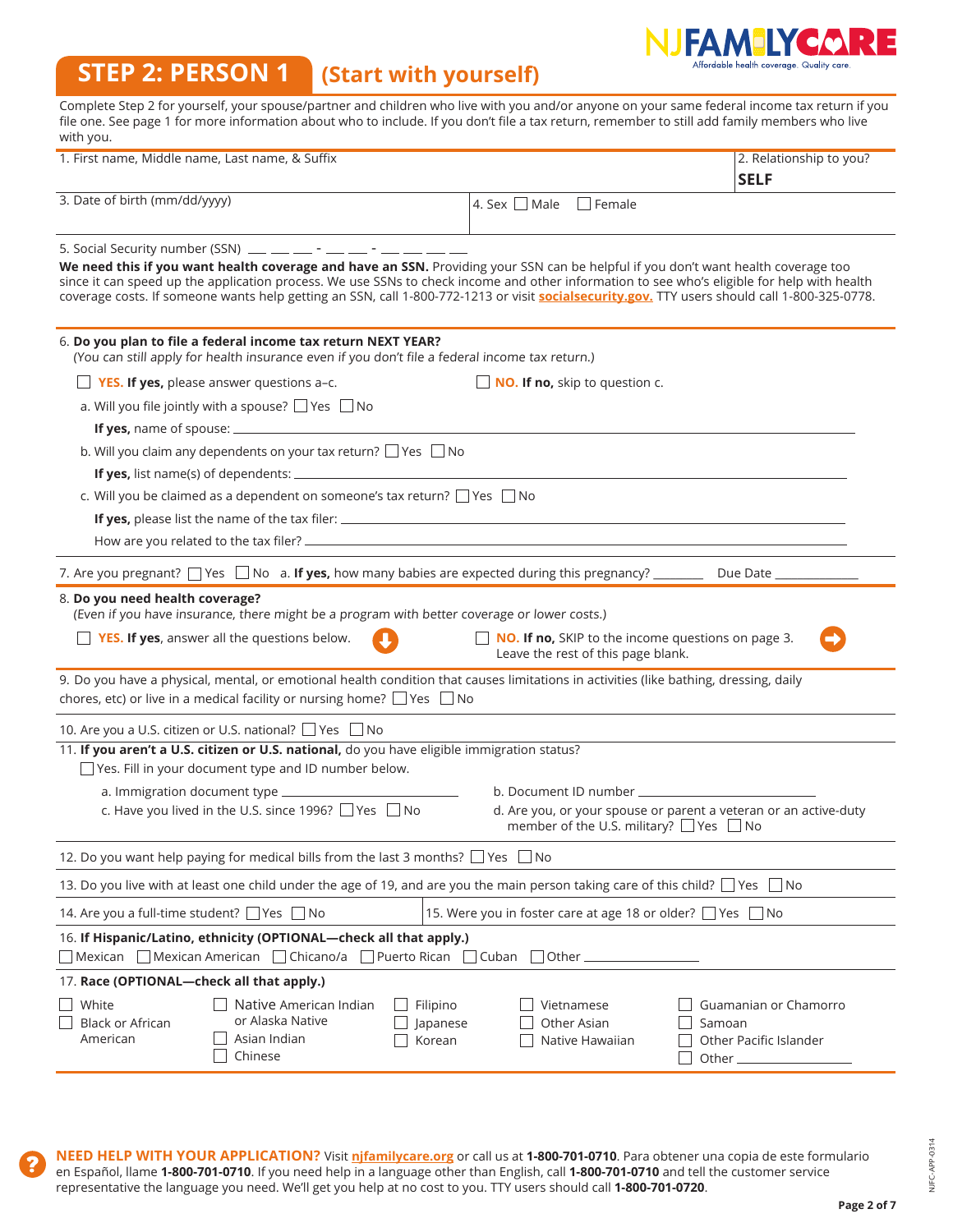## **STEP 2: PERSON 1 (Continue with yourself)**



### **Current Job & Income Information**

| Carrent job & income information<br>$\Box$ Employed<br>If you're currently employed, tell us<br>about your income. Start with question<br>18.                                                                                                                                                                                                                                                                                                      | $\Box$ Not employed<br>Skip to question 28.                                                     | $\Box$ Self-employed<br>Skip to question 27.                                                                                            |
|----------------------------------------------------------------------------------------------------------------------------------------------------------------------------------------------------------------------------------------------------------------------------------------------------------------------------------------------------------------------------------------------------------------------------------------------------|-------------------------------------------------------------------------------------------------|-----------------------------------------------------------------------------------------------------------------------------------------|
| <b>CURRENT JOB 1:</b>                                                                                                                                                                                                                                                                                                                                                                                                                              |                                                                                                 |                                                                                                                                         |
| 18. Employer name and address                                                                                                                                                                                                                                                                                                                                                                                                                      |                                                                                                 | 19. Employer phone number                                                                                                               |
| 20. Wages/tips (before taxes) a Hourly Bueekly Bevery 2 weeks a Twice a month Monthly Bearly                                                                                                                                                                                                                                                                                                                                                       |                                                                                                 |                                                                                                                                         |
| 21. Average hours worked each WEEK                                                                                                                                                                                                                                                                                                                                                                                                                 |                                                                                                 |                                                                                                                                         |
| <b>CURRENT JOB 2:</b> (If you have more jobs and need more space, attach another sheet of paper.)                                                                                                                                                                                                                                                                                                                                                  |                                                                                                 |                                                                                                                                         |
| 22. Employer name and address                                                                                                                                                                                                                                                                                                                                                                                                                      |                                                                                                 | 23. Employer phone number                                                                                                               |
| 24. Wages/tips (before taxes) a Hourly a Hourly B Weekly B Every 2 weeks a Twice a month a Monthly a Yearly<br><u> 1980 - Antonio Alemania, prima postala provincia (n. 1918)</u><br>\$                                                                                                                                                                                                                                                            |                                                                                                 |                                                                                                                                         |
| 25. Average hours worked each WEEK                                                                                                                                                                                                                                                                                                                                                                                                                 |                                                                                                 |                                                                                                                                         |
| 26. In the past year, did you: □ Change jobs □ Stop working □ Start working fewer hours □ None of these                                                                                                                                                                                                                                                                                                                                            |                                                                                                 |                                                                                                                                         |
| 27. If self-employed, answer the following questions:<br>a. Type of work<br><u> 1989 - Andrea Stadt Britain, amerikansk politiker (d. 1989)</u>                                                                                                                                                                                                                                                                                                    |                                                                                                 | b. How much net income (profits once business expenses are<br>paid) will you get from this self-employment this month?<br>$\frac{1}{2}$ |
| 28. OTHER INCOME THIS MONTH: Check all that apply, and give the amount and how often you get it.<br>NOTE: You don't need to tell us about child support, veteran's payment, or Supplemental Security Income (SSI).<br>$\Box$ None<br>$\Box$ Unemployment<br>$$$ $$\sim$ How often? $$\sim$<br>$\Box$ Pensions<br>$$$ $$$ $\qquad$ How often? $\qquad$<br>$$$ $$$ $$$<br>$\Box$ Social Security<br>Alimony received<br>$$$ $\sim$ How often? $\sim$ | $\Box$ Net farming/fishing<br>$\Box$ Net rental/royalty<br>$\Box$ Other income<br>$Type:$ $\_\$ | $$$ $$$ $$$<br>$$$ $$$ $$$<br>$$$ $$$ $$$                                                                                               |
|                                                                                                                                                                                                                                                                                                                                                                                                                                                    |                                                                                                 |                                                                                                                                         |
| 29. DEDUCTIONS: Check all that apply, and give the amount and how often you get it.<br>If you pay for certain things that can be deducted on a federal income tax return, telling us about them could make the cost of health coverage<br>a little lower.<br>NOTE: You shouldn't include a cost that you already considered in your answer to net self-employment (question 27b).<br>$$$ $$$ $$$<br>$\Box$ Alimony paid                            | $\Box$ Other deductions                                                                         | $$$ $$$                                                                                                                                 |
| Student loan interest<br>$$$ $$$ $$$                                                                                                                                                                                                                                                                                                                                                                                                               |                                                                                                 |                                                                                                                                         |
| 30. YEARLY INCOME: Complete only if your income changes from month to month.<br>If you don't expect changes to your monthly income, skip to the next person.                                                                                                                                                                                                                                                                                       |                                                                                                 |                                                                                                                                         |
| Your total income this year<br>\$                                                                                                                                                                                                                                                                                                                                                                                                                  | \$                                                                                              | Your total income next year (if you think it will be different)                                                                         |
|                                                                                                                                                                                                                                                                                                                                                                                                                                                    | <b>THANKS! This is all we need to know about you.</b>                                           |                                                                                                                                         |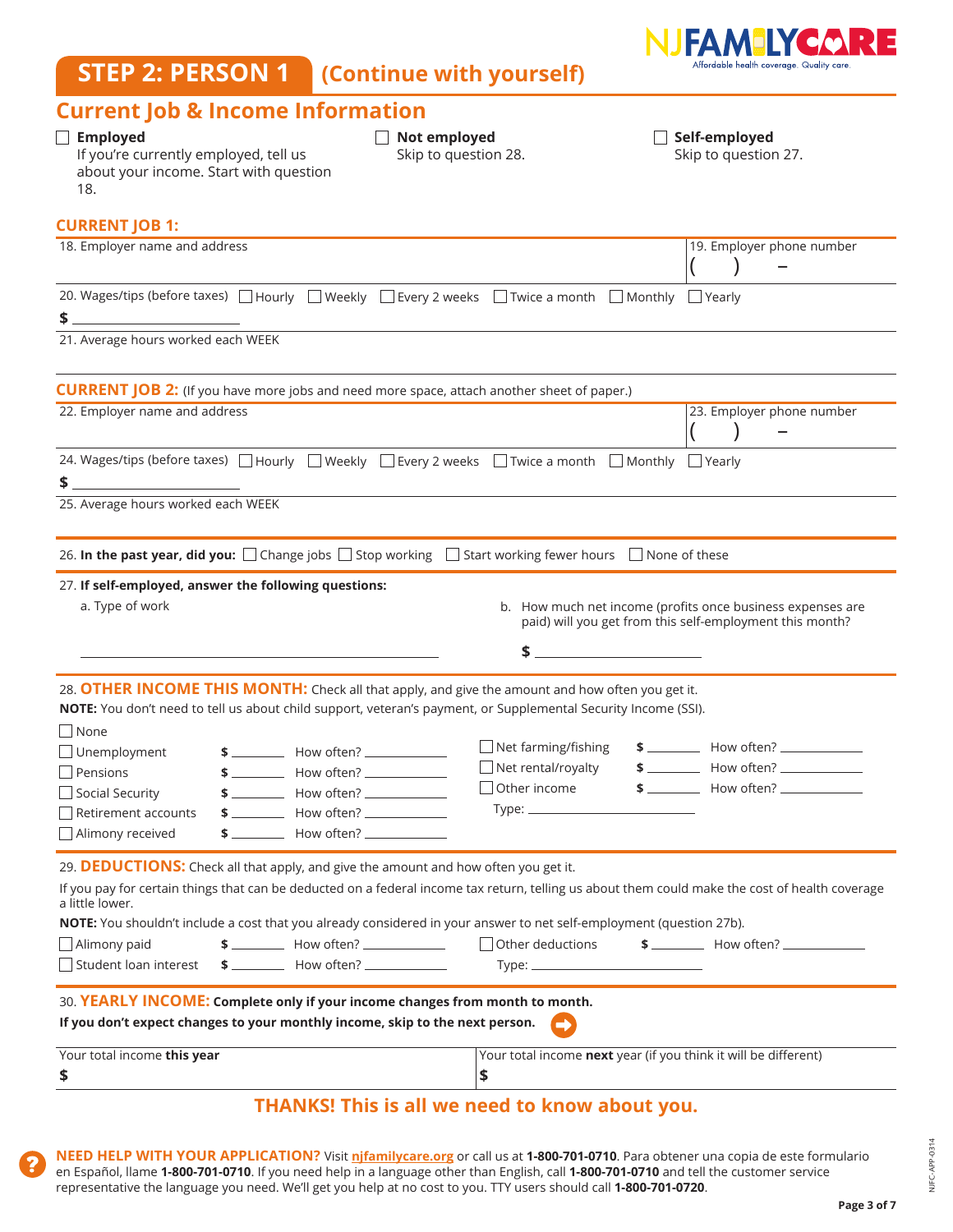#### **AEIYCO** RE FΔ Affordable health coverage. Quality care.

### **STEP 2: PERSON 2**

**If you have more than two people to include, make a copy of Step 2: Person 2 (pages 4 and 5) and complete.** 

Complete Step 2 for yourself, your spouse/partner, and children who live with you and/or anyone on your same federal income tax return if you file one. See page 1 for more information about who to include. If you don't file a tax return, remember to still add family members who live  $with your$ 

| with you.<br>1. First name, Middle name, Last name, & Suffix                                                                                                                                                                                                                                                                                                           |                                              |                                                                                                 | 2. Relationship to you?                                                                                                     |
|------------------------------------------------------------------------------------------------------------------------------------------------------------------------------------------------------------------------------------------------------------------------------------------------------------------------------------------------------------------------|----------------------------------------------|-------------------------------------------------------------------------------------------------|-----------------------------------------------------------------------------------------------------------------------------|
|                                                                                                                                                                                                                                                                                                                                                                        |                                              |                                                                                                 |                                                                                                                             |
| 3. Date of birth (mm/dd/yyyy)                                                                                                                                                                                                                                                                                                                                          |                                              | 4. Sex $\Box$ Male<br>$\Box$ Female                                                             |                                                                                                                             |
| 5. Social Security number (SSN) $\frac{1}{2}$ $\frac{1}{2}$ $\frac{1}{2}$ $\frac{1}{2}$ $\frac{1}{2}$ $\frac{1}{2}$ $\frac{1}{2}$ $\frac{1}{2}$ $\frac{1}{2}$ $\frac{1}{2}$ $\frac{1}{2}$ $\frac{1}{2}$ $\frac{1}{2}$ $\frac{1}{2}$ $\frac{1}{2}$ $\frac{1}{2}$ $\frac{1}{2}$ $\frac{1}{2}$ $\frac{1}{2}$<br>We need this if you want health coverage and have an SSN. |                                              |                                                                                                 |                                                                                                                             |
| 6. Does PERSON 2 live at the same address as you? $\Box$ Yes $\Box$ No                                                                                                                                                                                                                                                                                                 |                                              |                                                                                                 |                                                                                                                             |
| <b>If no, list address: _</b>                                                                                                                                                                                                                                                                                                                                          |                                              |                                                                                                 |                                                                                                                             |
| 7. Does PERSON 2 plan to file a federal income tax return NEXT YEAR?<br>(You can still apply for health insurance even if you don't file a federal income tax return.)                                                                                                                                                                                                 |                                              |                                                                                                 |                                                                                                                             |
| $\Box$ YES. If yes, please answer questions a-c.<br>a. Will PERSON 2 file jointly with a spouse? $\Box$ Yes $\Box$ No                                                                                                                                                                                                                                                  |                                              | NO. If no, skip to question c.                                                                  |                                                                                                                             |
| b. Will PERSON 2 claim any dependents on his or her tax return? $\Box$ Yes $\Box$ No                                                                                                                                                                                                                                                                                   |                                              |                                                                                                 |                                                                                                                             |
| c. Will PERSON 2 be claimed as a dependent on someone's tax return? $\Box$ Yes $\Box$ No                                                                                                                                                                                                                                                                               |                                              |                                                                                                 |                                                                                                                             |
|                                                                                                                                                                                                                                                                                                                                                                        |                                              |                                                                                                 |                                                                                                                             |
|                                                                                                                                                                                                                                                                                                                                                                        |                                              |                                                                                                 |                                                                                                                             |
| 8. Is PERSON 2 pregnant? $\Box$ Yes $\Box$ No a. If yes, how many babies are expected during this pregnancy? _________ Due Date __                                                                                                                                                                                                                                     |                                              |                                                                                                 |                                                                                                                             |
| 9. Does PERSON 2 need health coverage?<br>(Even if they have insurance, there might be a program with better coverage or lower costs.)<br>$\Box$ YES. If yes, answer all the questions below.                                                                                                                                                                          |                                              | $\Box$ NO. If no, SKIP to the income questions on page 5.<br>Leave the rest of this page blank. |                                                                                                                             |
| 10. Does PERSON 2 have a physical, mental, or emotional health condition that causes limitations in activities (like bathing, dressing, daily<br>chores, etc) or live in a medical facility or nursing home? $\Box$ Yes $\Box$ No                                                                                                                                      |                                              |                                                                                                 |                                                                                                                             |
| 11. Is PERSON 2 a U.S. citizen or U.S. national? Pes No                                                                                                                                                                                                                                                                                                                |                                              |                                                                                                 |                                                                                                                             |
| 12. If PERSON 2 isn't a U.S. citizen or U.S. national, do they have eligible immigration status?<br>□ Yes. Fill in their document type and ID number below.                                                                                                                                                                                                            |                                              |                                                                                                 |                                                                                                                             |
|                                                                                                                                                                                                                                                                                                                                                                        |                                              |                                                                                                 |                                                                                                                             |
| c. Has PERSON 2 lived in the U.S. since 1996? $\Box$ Yes $\Box$ No                                                                                                                                                                                                                                                                                                     |                                              |                                                                                                 | d. Is PERSON 2, or their spouse or parent a veteran or an active-<br>duty member in the U.S. military? $\Box$ Yes $\Box$ No |
| 13. Does PERSON 2 want help paying for<br>medical bills from the last 3 months?<br>$\exists$ Yes $\Box$ No                                                                                                                                                                                                                                                             | taking care of this child?<br>■ Yes ■ No     | the age of 19, and are they the main person                                                     | 14. Does PERSON 2 live with at least one child under   15. Was PERSON 2 in foster care at age<br>18 or older?<br>$Yes$ No   |
| Please answer the following questions if PERSON 2 is 22 or younger:                                                                                                                                                                                                                                                                                                    |                                              |                                                                                                 |                                                                                                                             |
| 16. Did PERSON 2 have insurance through a job and lose it within the past 3 months? Ves no                                                                                                                                                                                                                                                                             |                                              |                                                                                                 |                                                                                                                             |
| 17. Is PERSON 2 a full-time student? $\Box$ Yes $\Box$ No                                                                                                                                                                                                                                                                                                              |                                              |                                                                                                 |                                                                                                                             |
| 18. If Hispanic/Latino, ethnicity (OPTIONAL-check all that apply.)                                                                                                                                                                                                                                                                                                     |                                              |                                                                                                 |                                                                                                                             |
| □ Mexican □ Mexican American □ Chicano/a □ Puerto Rican □ Cuban □ Other ─                                                                                                                                                                                                                                                                                              |                                              |                                                                                                 |                                                                                                                             |
| 19. Race (OPTIONAL-check all that apply.)                                                                                                                                                                                                                                                                                                                              |                                              |                                                                                                 |                                                                                                                             |
| White<br>Native American Indian<br>or Alaska Native<br><b>Black or African</b><br>Asian Indian<br>American<br>Chinese                                                                                                                                                                                                                                                  | $\Box$ Filipino<br>$\Box$ Japanese<br>Korean | Vietnamese<br>Other Asian<br>Native Hawaiian                                                    | Guamanian or Chamorro<br>Samoan<br>Other Pacific Islander                                                                   |
|                                                                                                                                                                                                                                                                                                                                                                        |                                              | Now, tell us about any income from PERSON 2                                                     |                                                                                                                             |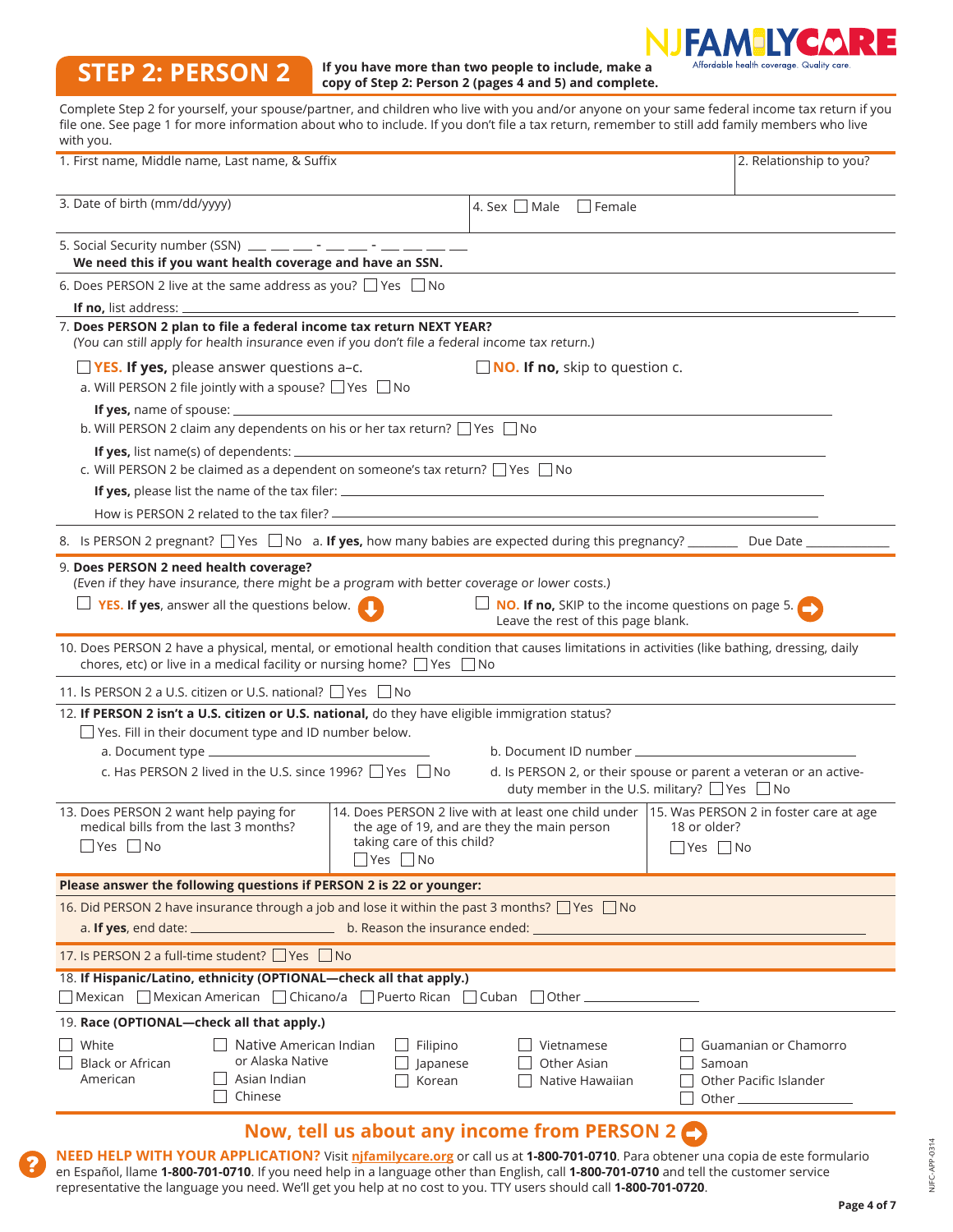### **STEP 2: PERSON 2**



### **Current Job & Income Information**

| $\Box$ Employed<br>If you're currently employed, tell us<br>about your income. Start with question<br>20.                                                                                                                                                                                                                                                                                                                                                                                             | $\Box$ Not employed<br>Skip to question 30.                                    | $\Box$ Self-employed<br>Skip to question 29.                                                                                                 |
|-------------------------------------------------------------------------------------------------------------------------------------------------------------------------------------------------------------------------------------------------------------------------------------------------------------------------------------------------------------------------------------------------------------------------------------------------------------------------------------------------------|--------------------------------------------------------------------------------|----------------------------------------------------------------------------------------------------------------------------------------------|
| <b>CURRENT JOB 1:</b>                                                                                                                                                                                                                                                                                                                                                                                                                                                                                 |                                                                                |                                                                                                                                              |
| 20. Employer name and address                                                                                                                                                                                                                                                                                                                                                                                                                                                                         |                                                                                | 21. Employer phone number                                                                                                                    |
| 22. Wages/tips (before taxes)   Hourly   Weekly   Every 2 weeks   Twice a month   Monthly   Yearly<br>\$                                                                                                                                                                                                                                                                                                                                                                                              |                                                                                |                                                                                                                                              |
| 23. Average hours worked each WEEK                                                                                                                                                                                                                                                                                                                                                                                                                                                                    |                                                                                |                                                                                                                                              |
| <b>CURRENT JOB 2:</b> (If you have more jobs and need more space, attach another sheet of paper.)                                                                                                                                                                                                                                                                                                                                                                                                     |                                                                                |                                                                                                                                              |
| 24. Employer name and address                                                                                                                                                                                                                                                                                                                                                                                                                                                                         |                                                                                | 25. Employer phone number                                                                                                                    |
| 26. Wages/tips (before taxes)   Hourly   Weekly   Every 2 weeks   Twice a month   Monthly   Yearly<br>\$                                                                                                                                                                                                                                                                                                                                                                                              |                                                                                |                                                                                                                                              |
| 27. Average hours worked each WEEK                                                                                                                                                                                                                                                                                                                                                                                                                                                                    |                                                                                |                                                                                                                                              |
| 28. In the past year, did PERSON 2: □ Change jobs □ Stop working □ Start working fewer hours □ None of these                                                                                                                                                                                                                                                                                                                                                                                          |                                                                                |                                                                                                                                              |
| 29. If self-employed, answer the following questions:<br>a. Type of work<br><u> 1989 - Johann Stoff, amerikansk politiker (* 1908)</u>                                                                                                                                                                                                                                                                                                                                                                |                                                                                | b. How much net income (profits once business expenses are<br>paid) will you get from this self-employment this month?                       |
| 30. OTHER INCOME THIS MONTH: Check all that apply, and give the amount and how often you get it.<br>NOTE: You don't need to tell us about child support, veteran's payment, or Supplemental Security Income (SSI).                                                                                                                                                                                                                                                                                    |                                                                                |                                                                                                                                              |
| None<br>$\Box$ Unemployment<br>$$$ $$$<br>$$$ $$$<br>$\Box$ Pensions<br>$$$ $$$<br>Social Security<br>$$$ $$$<br>□ Retirement accounts<br>Alimony received<br>$$$ $$$ $\qquad$ $\qquad$ $\qquad$ $\qquad$ $\qquad$ $\qquad$ $\qquad$ $\qquad$ $\qquad$ $\qquad$ $\qquad$ $\qquad$ $\qquad$ $\qquad$ $\qquad$ $\qquad$ $\qquad$ $\qquad$ $\qquad$ $\qquad$ $\qquad$ $\qquad$ $\qquad$ $\qquad$ $\qquad$ $\qquad$ $\qquad$ $\qquad$ $\qquad$ $\qquad$ $\qquad$ $\qquad$ $\qquad$ $\qquad$ $\qquad$ $\q$ | $\Box$ Net farming/fishing<br>$\Box$ Net rental/royalty<br>$\Box$ Other income | $$$ $$$ $$$<br>$$$ $$$<br>$$$ $$$ $$$                                                                                                        |
| 31. DEDUCTIONS: Check all that apply, and give the amount and how often you get it.<br>coverage a little lower.                                                                                                                                                                                                                                                                                                                                                                                       |                                                                                | If PERSON 2 pays for certain things that can be deducted on a federal income tax return, telling us about them could make the cost of health |
| NOTE: You shouldn't include a cost that you already considered in your answer to net self-employment (question 29b).<br>$\Box$ Alimony paid<br>$$$ $$$                                                                                                                                                                                                                                                                                                                                                | Other deductions                                                               | $$$ $$$                                                                                                                                      |
| Student loan interest<br>$$$ $$$ $$$                                                                                                                                                                                                                                                                                                                                                                                                                                                                  |                                                                                |                                                                                                                                              |
| 32. YEARLY INCOME: Complete only if PERSON 2's income changes from month to month.<br>If you don't expect changes to PERSON 2's monthly income, add another person or skip to the next section.                                                                                                                                                                                                                                                                                                       |                                                                                |                                                                                                                                              |
| PERSON 2's total income this year<br>\$                                                                                                                                                                                                                                                                                                                                                                                                                                                               | \$                                                                             | PERSON 2's total income next year (if you think it will be different)                                                                        |
|                                                                                                                                                                                                                                                                                                                                                                                                                                                                                                       | <b>THANKS! This is all we need to know about PERSON 2.</b>                     |                                                                                                                                              |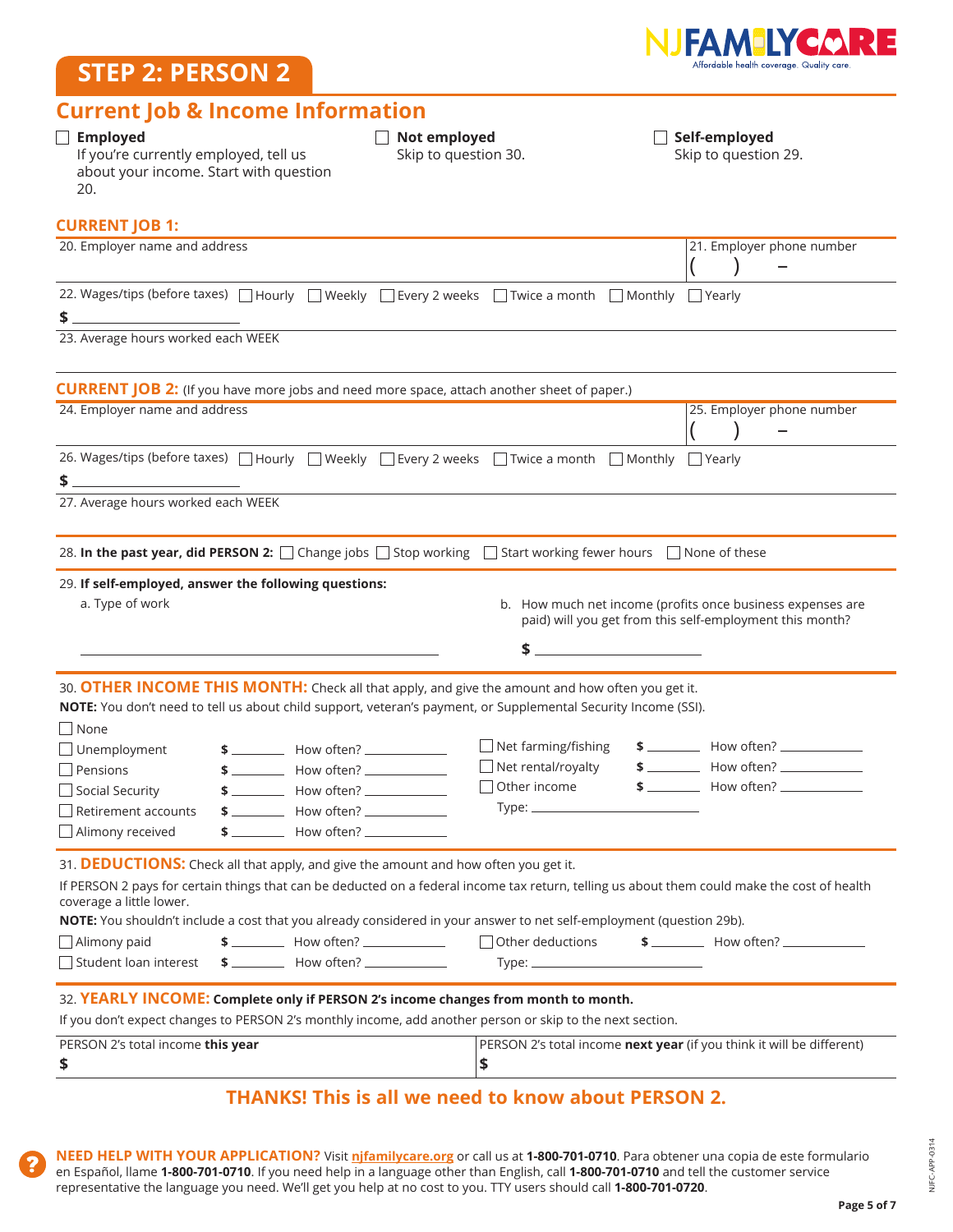

Is this a retiree health plan?  $\Box$  Yes  $\Box$  No

Is this a limited-benefit plan (like a school accident policy)?

Name of health insurance:

Policy number: \_\_

 $\Box$  Yes  $\Box$  No

### **STEP 3 Native American Indian or Alaska Native (AI/AN) family member(s)**

### 1. **Are you or is anyone in your family Native American Indian or Alaska Native?**

 $\Box$  If **No,** skip to Step 4.

**Yes. If yes,** go to Appendix B.

## **STEP 4 Your Family's Health Coverage**

Answer these questions for anyone who needs health coverage.

| 1. Is anyone enrolled in health coverage now from the following?                                                                                                                                                                    |                                              |
|-------------------------------------------------------------------------------------------------------------------------------------------------------------------------------------------------------------------------------------|----------------------------------------------|
| <b>The YES.</b> If yes, check the type of coverage and write the person(s)' name(s) next to the coverage they have. $\Box$ NO.                                                                                                      |                                              |
| $\Box$ Medicaid                                                                                                                                                                                                                     | Employer insurance ___________________       |
| $\Box$ NJ FamilyCare $\_\_\_\_\_\_\_\_\_\_$                                                                                                                                                                                         | Name of health insurance: Name of health in  |
| <u>l</u> Medicare and the Medicare and the Second Second Second Second Second Second Second Second Second Second Second Second Second Second Second Second Second Second Second Second Second Second Second Second Second Second Se | Is this COBRA coverage? $\Box$ Yes $\Box$ No |

 $\Box$  TRICARE (Don't check if you have direct care or Line of Duty)

|  |  |  |  | $\Box$ VA health care programs $\_$ |  |
|--|--|--|--|-------------------------------------|--|
|--|--|--|--|-------------------------------------|--|

□ Peace Corps <u>= 2000 manual contract</u>

2. **Is anyone listed on this application offered health coverage from a job?** Check yes even if the coverage is from someone else's job, such as a parent or spouse.

 $\Box$  Other

**YES. If yes,** you'll need to have your employer complete Appendix A and return to address provided.

**NO. If no, continue to Step 5.**

## **STEP 5 Select your Health Plan**

Choose a Health Plan from the list below. If you do not choose now, you will have an opportunity to select a Health Plan before enrollment occurs. You must be enrolled in a Health Plan to receive all of the services offered through NJ FamilyCare. The Health Plan selected only applies if you are eligible for NJ FamilyCare. If you need assistance selecting your Health Plan, contact a Health Benefits Coordinator at 1-800-701-0710, TTY 1-800-701-0720.

**Amerigroup New Jersey, Inc.** (Available in ALL counties; except Salem County)

 **Healthfirst Health Plan of New Jersey** (Available in Atlantic, Bergen, Essex, Hudson, Mercer, Middlesex, Morris, Passaic, Somerset, Sussex, Union & Warren counties ONLY)

**Horizon NJ Health** (Available in ALL Counties)

- **UnitedHealthcare Community Plan** (Available in ALL Counties)
- **WellCare Health Plans of New Jersey** (Available in Essex, Hudson, Middlesex, Passaic, & Union counties ONLY)

I understand that if I'm found eligible and because I have joined a Health Plan, I must follow the rules for obtaining health care from the Health Plan. I understand that I must let my Health Plan and NJ FamilyCare know if there is any change in the number of people in my family and that any newborn children will be enrolled in my Health Plan. I understand that, unless I, or a family member, have a true medical emergency, I must call my personal doctor for medical advice, medical care or for a referral to a specialist. I understand that if I, or a family member, have a true medical emergency, I must call my personal doctor or the Health Plan as soon as possible after I, or the family member, go to the hospital. I understand that I must keep any medical appointment I have scheduled with a doctor and, if I cannot, I must call the doctor's office to cancel the appointment. I understand that if I go to a doctor other than my personal doctor I have selected, without a referral from my doctor or approval from the Health Plan, I may have to pay for that doctor's services because NJ FamilyCare will not pay for the unapproved service or visit. I understand that I may change to another Health Plan and that I can call the Health Benefits Coordinator to help me do that. I give permission for the release of my medical history and health care records and those of my family members who will be enrolled to any person(s) in the Health Plan and its providers who shall provide or coordinate health care to me and my family as long as I am a member of the Health Plan.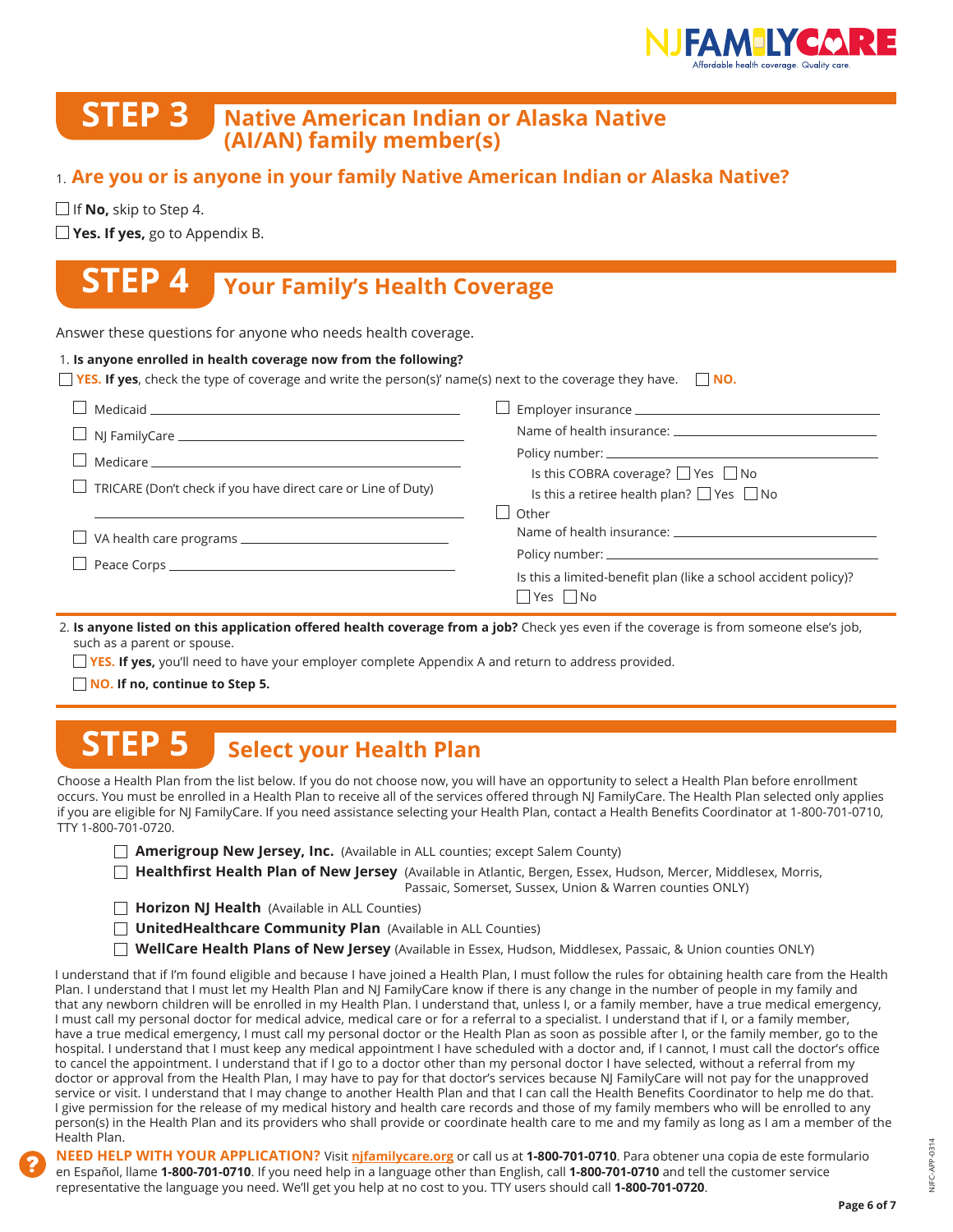

# **STEP 6** Read & sign this application.

- I understand that the NJ FamilyCare program may use or disclose protected health information about me or my children if Federal privacy law requires or allows it, or if State law requires it.
- I authorize my employer to release health benefits information to the NJ FamilyCare Office of Premium Support.
- I know that I must promptly tell NJ FamilyCare if anything changes or becomes different from what I wrote on this application including changes in income, address or household size. I can visit **njfamilycare.org** or call **1-800-701-0710** to report any changes. I understand that a change in my information could affect the eligibility for member(s) of my household.
- I know that under federal law, discrimination isn't permitted on the basis of race, color, national origin, sex, age, sexual orientation, gender identity, or disability. I can file a complaint of discrimination by visiting **www.hhs.gov/ocr/office/file**.
- I authorize the NJ Division of Taxation to release my tax return information to NJ FamilyCare.
- I also authorize any educational institution or school district to release my medical records or those of my child(ren) to the NJ FamilyCare program for the purpose of determining eligibility and billing the Program.
- I confirm that no one applying for health insurance on this application is incarcerated (detained or jailed). If not,
	- is incarcerated. (name of person)

We need this information to check your eligibility for help paying for health coverage if you choose to apply. We'll check your answers using information in our electronic databases and databases from the Internal Revenue Service (IRS), Social Security, the Department of Homeland Security, NJ Division of Taxation, and/or a consumer reporting agency. If the information doesn't match, we may ask you to send us proof.

#### **Renewal of coverage in future years**

To make it easier to determine my eligibility for help paying for health coverage in future years, I agree to allow NJ FamilyCare to use income data, including information from tax returns. NJ FamilyCare will send me a notice, let me make any changes, and I can opt out at any time.

#### **If anyone on this application is eligible for NJ FamilyCare**

- I am giving to the NJ FamilyCare agency our rights to pursue and get any money from other health insurance, legal settlements, or other third parties. I am also giving to the NJ FamilyCare agency rights to pursue and get medical support from a spouse or parent.
- Does any child on this application have a parent living outside of the home?  $\Box$  Yes  $\Box$  No
- If yes, I know I will be asked to cooperate with the agency that collects medical support from an absent parent. If I think that cooperating to collect medical support will harm me or my children, I can tell NJ FamilyCare and I may not have to cooperate.

#### **My right to appeal**

If I think NJ FamilyCare has made a mistake, I can appeal its decision. To appeal means to tell someone at NJ FamilyCare that I think the action is wrong, and ask for a fair review of the action. I know that I can find out how to appeal by contacting NJ FamilyCare at **1-800-701-0710**. I know that I can be represented in the process by someone other than myself. My eligibility and other important information will be explained to me.

#### **Estate Recovery**

NJ FamilyCare Medicaid benefits received after the age of 55 may be reimbursable to the State of New Jersey from the member's estate. The recovery may include premium payments made on behalf of the beneficiary. For more information about Estate Recovery, visit http://www.state.nj.us/humanservices/dmahs/clients/The NJ\_Medicaid\_Program\_and\_Estate\_Recovery\_What **You\_Should\_Know.pdf**

**Sign this application.** The person who filled out Step 1 should sign this application. If you're an authorized representative you may sign here, as long as you have provided the information required in Appendix C.

Signature **Date (mm/dd/yyyy)** and Date (mm/dd/yyyy) and Date (mm/dd/yyyy) and Date (mm/dd/yyyy)

## **STEP 7 Mail completed application.**

#### **Mail your signed application to:**

**NJ FamilyCare PO BOX 8367 TRENTON, NJ 08650-9802**

**If you are not registered to vote where you live now, would you like to apply to register to vote?**  Applying to register or declining to register to vote will not affect the amount of assistance you will be provided by this Agency. For more information on the Notice of Your Opportunity To Vote Rights visit the link below: **http://www.state.nj.us/state/elections/nvra-forms/nvra-opportunity-form-081810.pdf**

For more information on the Voter Registration Application visit the link below: **http://www.state.nj.us/state/elections/voting-information-voter-registration-forms.html** (Fill in the required information, print as a two-sided document, and fold to mail).

**If you would like a Voter Registration Application mailed to you, please check this box .**

**NEED HELP WITH YOUR APPLICATION?** Visit **njfamilycare.org** or call us at **1-800-701-0710**. Para obtener una copia de este formulario en Español, llame **1-800-701-0710**. If you need help in a language other than English, call **1-800-701-0710** and tell the customer service representative the language you need. We'll get you help at no cost to you. TTY users should call **1-800-701-0720**.

**Page 7 of 7**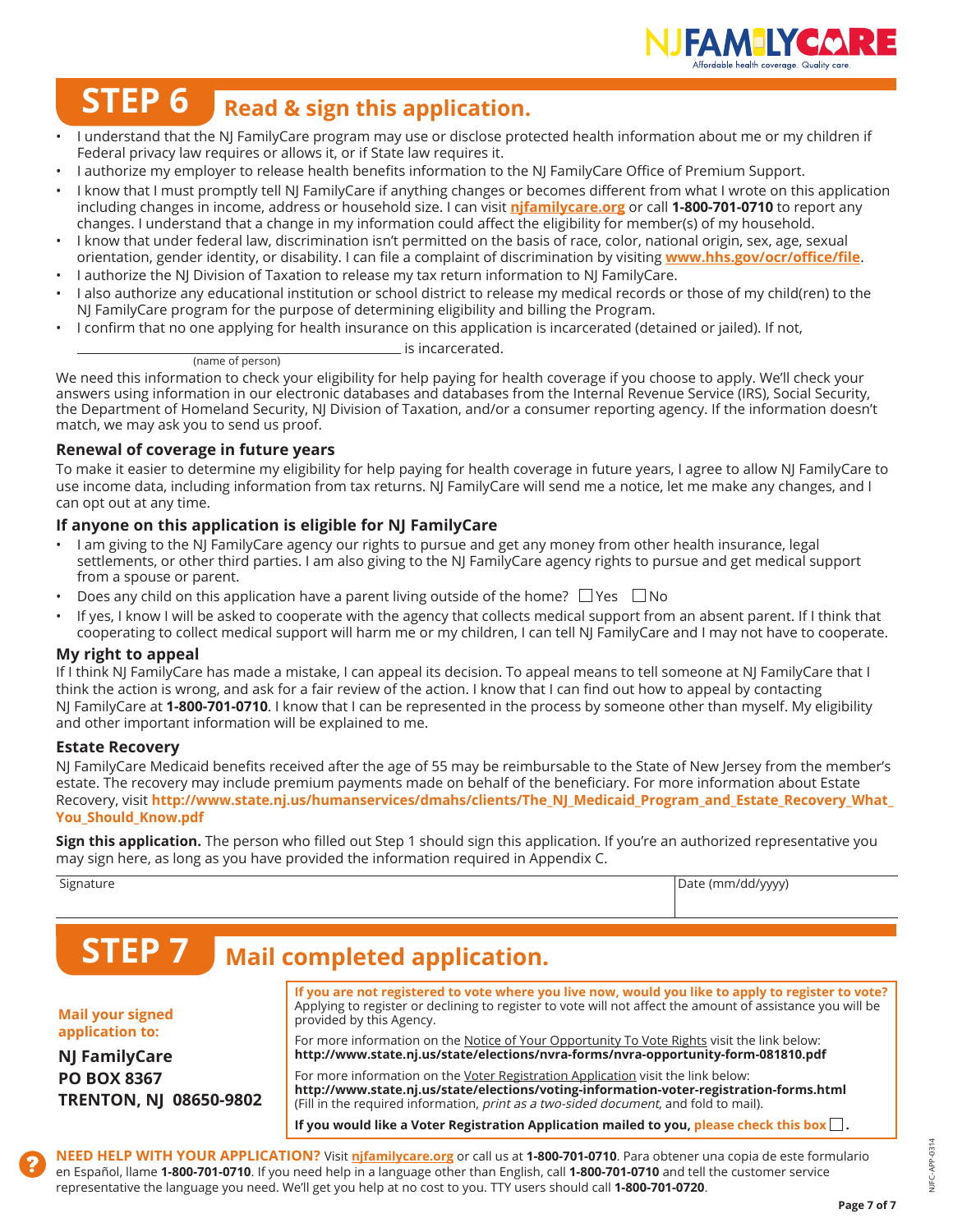## **APPENDIX A**



### **Health Coverage from Jobs**

You **DON'T** need to answer these questions unless someone in the household is eligible for health coverage from a job. Attach a copy of this page for each job that offers coverage.

#### Tell us about the **job** that offers coverage.

**You need to include this page when you send in your application.**

#### **EMPLOYEE Information**

| 1. Employee name (First, Middle, Last) | 2. Employee Social Security number |
|----------------------------------------|------------------------------------|
|                                        |                                    |

#### **EMPLOYER Information**

| 3. Employer name                                                   |          |  | 4. Employer Identification Number (EIN)              |  |
|--------------------------------------------------------------------|----------|--|------------------------------------------------------|--|
| 5. Employer address                                                |          |  | 6. Employer phone number<br>$\overline{\phantom{0}}$ |  |
| 7. City                                                            | 8. State |  | 9. ZIP code                                          |  |
| 10. Who can we contact about employee health coverage at this job? |          |  |                                                      |  |
| 12. Email address<br>11. Phone number (if different from above)    |          |  |                                                      |  |
|                                                                    |          |  |                                                      |  |

| 13. Are you currently eligible for coverage offered by this employer, or will you become eligible in the next 3 months?                                                                                                        |                                                                                                                                                                                                                                |              |  |  |
|--------------------------------------------------------------------------------------------------------------------------------------------------------------------------------------------------------------------------------|--------------------------------------------------------------------------------------------------------------------------------------------------------------------------------------------------------------------------------|--------------|--|--|
| Yes (Continue)                                                                                                                                                                                                                 |                                                                                                                                                                                                                                |              |  |  |
| 13a. If you're in a waiting or probationary period, when can you enroll in coverage? $\equiv$                                                                                                                                  |                                                                                                                                                                                                                                |              |  |  |
| List the names of anyone else who is eligible for coverage from this job.                                                                                                                                                      |                                                                                                                                                                                                                                | (mm/dd/vvvv) |  |  |
| Name: Name and the state of the state of the state of the state of the state of the state of the state of the state of the state of the state of the state of the state of the state of the state of the state of the state of | Name: Name and the state of the state of the state of the state of the state of the state of the state of the state of the state of the state of the state of the state of the state of the state of the state of the state of |              |  |  |
|                                                                                                                                                                                                                                |                                                                                                                                                                                                                                |              |  |  |
| <b>No</b> (Stop here and go to Step 5 in the application)                                                                                                                                                                      |                                                                                                                                                                                                                                |              |  |  |

#### Tell us about the **health plan** offered by this employer.

| 14. Does the employer offer a health plan that meets the minimum value standard*? $\Box$ Yes $\Box$ No                                                                                                                                                                                                                                                                              |
|-------------------------------------------------------------------------------------------------------------------------------------------------------------------------------------------------------------------------------------------------------------------------------------------------------------------------------------------------------------------------------------|
| 15. For the lowest-cost plan that meets the minimum value standard* offered <b>only to the employee</b> (don't include family plans):<br>If the employer has wellness programs, provide the premium that the employee would pay if he/ she received the maximum<br>discount for any tobacco cessation programs, and did not receive any other discounts based on wellness programs. |
| a. How much would the employee have to pay in premiums for this plan? $\frac{2}{3}$ $\equiv$                                                                                                                                                                                                                                                                                        |
| b. How often? $\Box$ Weekly $\Box$ Every 2 weeks $\Box$ Twice a month $\Box$ Quarterly $\Box$ Yearly                                                                                                                                                                                                                                                                                |
| 16. What change will the employer make for the new plan year (if known)?                                                                                                                                                                                                                                                                                                            |
| $\Box$ Employer won't offer health coverage                                                                                                                                                                                                                                                                                                                                         |
| $\Box$ Employer will start offering health coverage to employees or change the premium for the lowest-cost plan available only to<br>the employee that meets the minimum value standard.* (Premium should reflect the discount for wellness programs, See<br>question 15.)                                                                                                          |
| a. How much will the employee have to pay in premiums for that plan? \$                                                                                                                                                                                                                                                                                                             |
| b. How often? $\Box$ Weekly $\Box$ Every 2 weeks $\Box$ Twice a month $\Box$ Quarterly $\Box$ Yearly                                                                                                                                                                                                                                                                                |
|                                                                                                                                                                                                                                                                                                                                                                                     |
|                                                                                                                                                                                                                                                                                                                                                                                     |

\*An employer-sponsored health plan meets the "minimum value standard" if the plan's share of the total allowed benefit costs covered by the plan is no less than 60 percent of such costs (Section 36B(c)(2)(C)(ii) of the Internal Revenue Code of 1986)

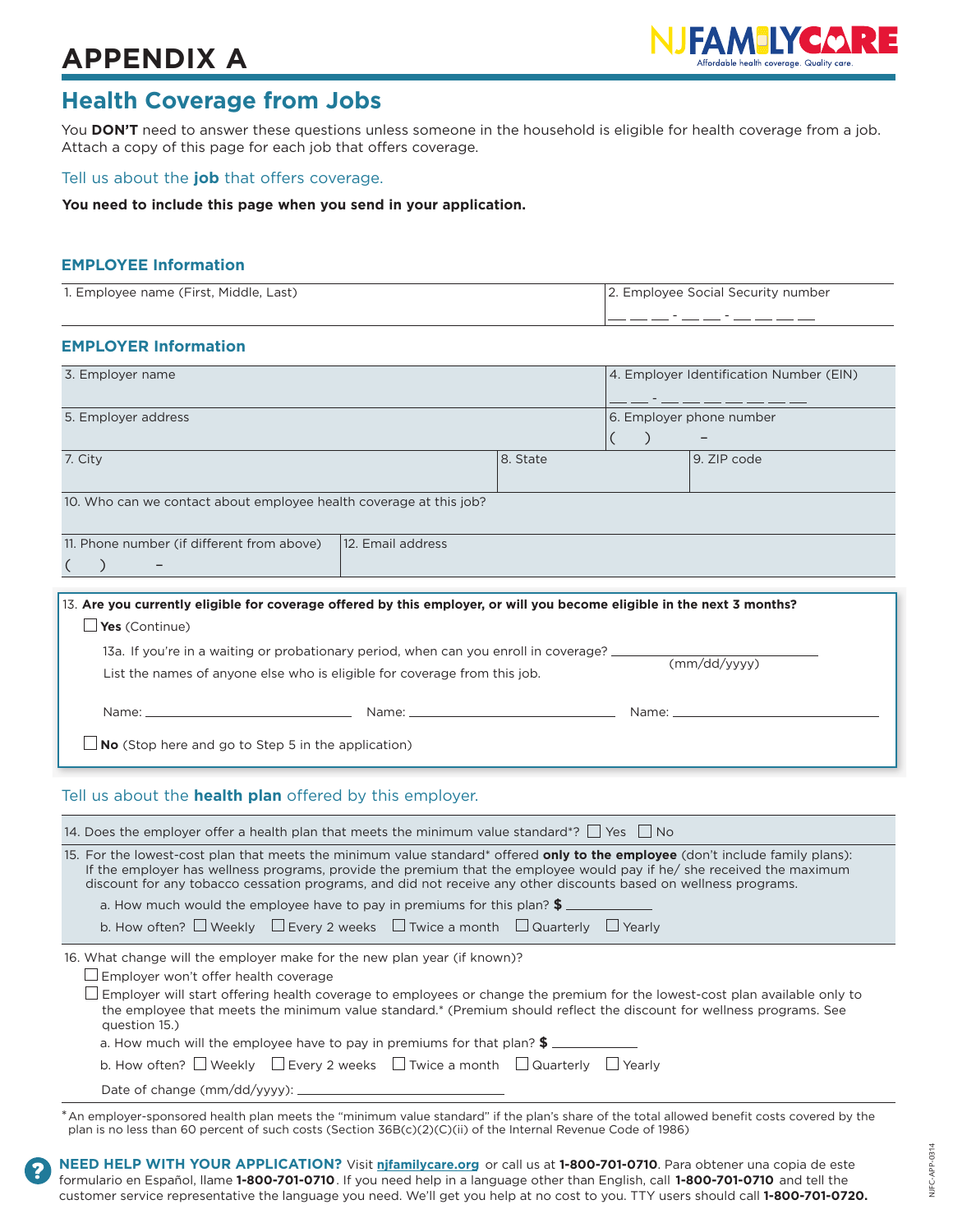## **APPENDIX B**



### **Native American Indian or Alaska Native Family Member (AI/AN)**

Complete this appendix if you or a family member are Native American Indian or Alaska Native. Submit this with your NJ FamilyCare Application for Health Coverage & Help Paying Costs.

#### **Tell us about your Native American Indian or Alaska Native family member(s).**

Native American Indians and Alaska Natives can get services from the Indian Health Services, tribal health programs, or urban Indian health programs. They also may not have to pay cost sharing and may get special monthly enrollment periods. Answer the following questions to make sure your family gets the most help possible.

**NOTE:** If you have more people to include, make a copy of this page and attach.

|                                                                                                                                                                                                                                                                                                                                                                                                                                                                                                                                                                                                     | <b>AI/AN PERSON 1</b>                                                                                                                                                                                                                                       | <b>AI/AN PERSON 2</b>                                                                                                                                                                                                                                       |
|-----------------------------------------------------------------------------------------------------------------------------------------------------------------------------------------------------------------------------------------------------------------------------------------------------------------------------------------------------------------------------------------------------------------------------------------------------------------------------------------------------------------------------------------------------------------------------------------------------|-------------------------------------------------------------------------------------------------------------------------------------------------------------------------------------------------------------------------------------------------------------|-------------------------------------------------------------------------------------------------------------------------------------------------------------------------------------------------------------------------------------------------------------|
| 1. Name<br>(First name, Middle name, Last name)                                                                                                                                                                                                                                                                                                                                                                                                                                                                                                                                                     | First<br>Middle                                                                                                                                                                                                                                             | First<br>Middle                                                                                                                                                                                                                                             |
|                                                                                                                                                                                                                                                                                                                                                                                                                                                                                                                                                                                                     | Last                                                                                                                                                                                                                                                        | Last                                                                                                                                                                                                                                                        |
| 2. Member of a federally recognized tribe?                                                                                                                                                                                                                                                                                                                                                                                                                                                                                                                                                          | <b>Yes</b><br>If yes, tribe name<br>N <sub>O</sub>                                                                                                                                                                                                          | l Yes<br>If yes, tribe name<br>$\Box$ No                                                                                                                                                                                                                    |
| 3. Has this person ever gotten a service from<br>the Indian Health Service, a tribal health<br>program, or urban Indian health program,<br>or through a referral from one of these<br>programs?                                                                                                                                                                                                                                                                                                                                                                                                     | $\Box$ Yes<br>$\Box$ No<br>If no, is this person eligible to get<br>services from the Indian Health<br>Service, tribal health programs, or<br>urban Indian health programs, or<br>through a referral from one of these<br>programs?<br>$\Box$ Yes $\Box$ No | $\Box$ Yes<br>$\Box$ No<br>If no, is this person eligible to get<br>services from the Indian Health<br>Service, tribal health programs, or<br>urban Indian health programs, or<br>through a referral from one of these<br>programs?<br>$\Box$ Yes $\Box$ No |
| 4. Certain money received may not be<br>counted for NJ FamilyCare. List any<br>income (amount and how often) reported<br>on your application that includes money<br>from these sources:<br>Per capita payments from a tribe that<br>come from natural resources, usage<br>rights, leases, or royalties<br>Payments from natural resources,<br>farming, ranching, fishing, leases, or<br>royalties from land designated as Indian<br>trust land by the Department of Interior<br>(including reservations and former<br>reservations)<br>Money from selling things that have<br>cultural significance | \$<br>How often?                                                                                                                                                                                                                                            | \$<br>How often?                                                                                                                                                                                                                                            |